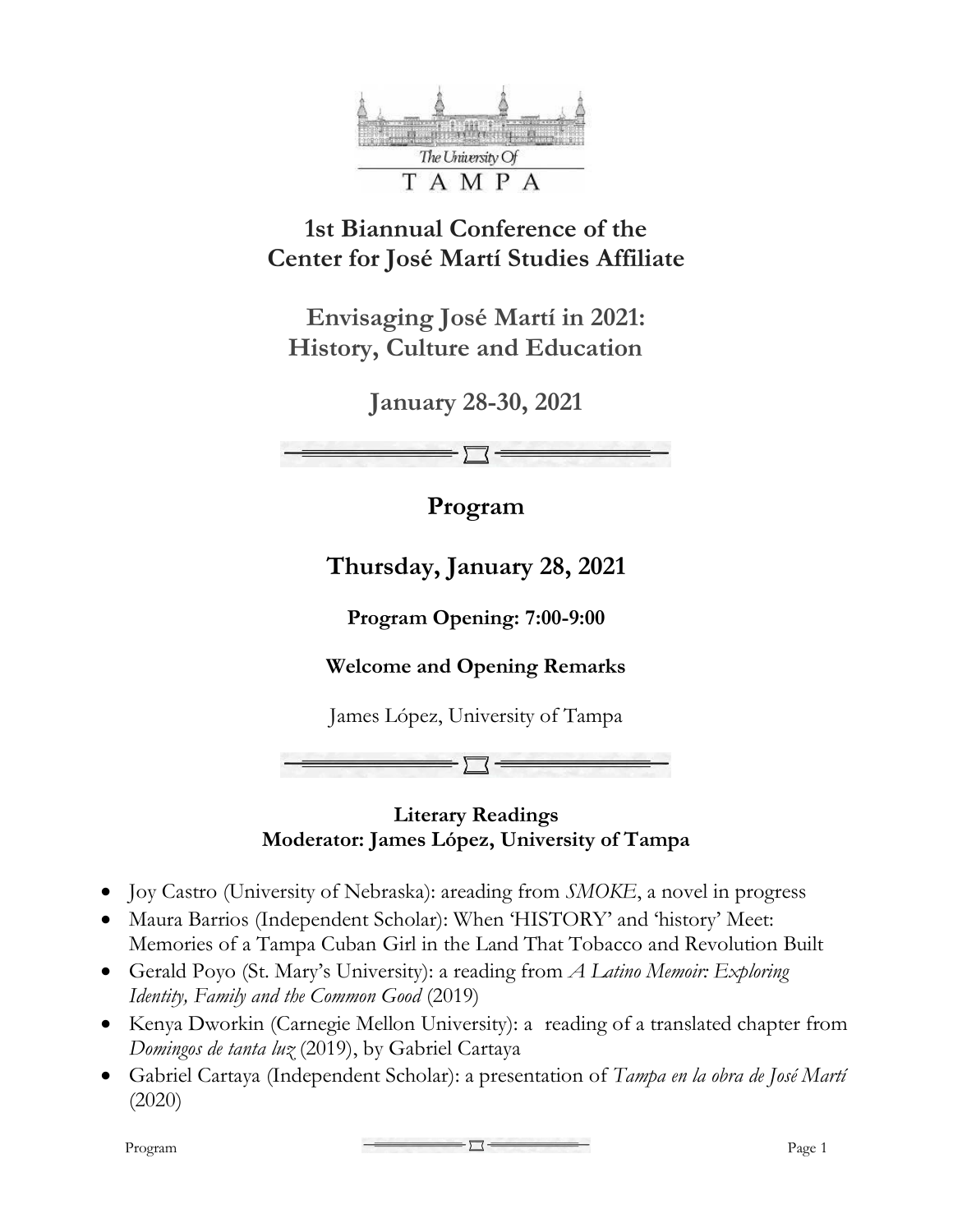

## **Friday, January 29, 2021**

#### **Session 1: Gendering the Discourse 10:00 -11:30 Moderator: Lisa Nalbone (University of Central Florida)**

- Zita Arocha (University of Texas, El Paso): Rebels for *la Patria*: Contributions of Exile Women to the Struggle for Cuban Independence
- Kelley Kreitz (Pace University): Revolutionizing Women's Roles in Print: *La Revista de Cuba Libre*'s Revision of New York's Nineteenth-Century Spanish-Language Press
- Daniel Howell (Dartmouth University): "Reina por un día": Diplomacy, Beauty Pageants, and (Dis-) Continuities of State



### **Networking and Collaboration Breakout Sessions 11:30-11:45**



#### **Virtual Brownbag Lunch: Resources for research opportunities at USF Special Collections and UT MacDonald-Kelce Library 11:45-1:00 Moderator: Denis Rey (University of Tampa)**

Resources for research opportunities at USF Special Collections and UT MacDonald-Kelce Library

- Andy Huse, Associate Librarian, University of South Florida, Special Collections
- Shannon Spencer, Reference Librarian, University of Tampa, MacDonald-Kelce Library



**Networking and Collaboration Breakout Sessions 1:00-1:15**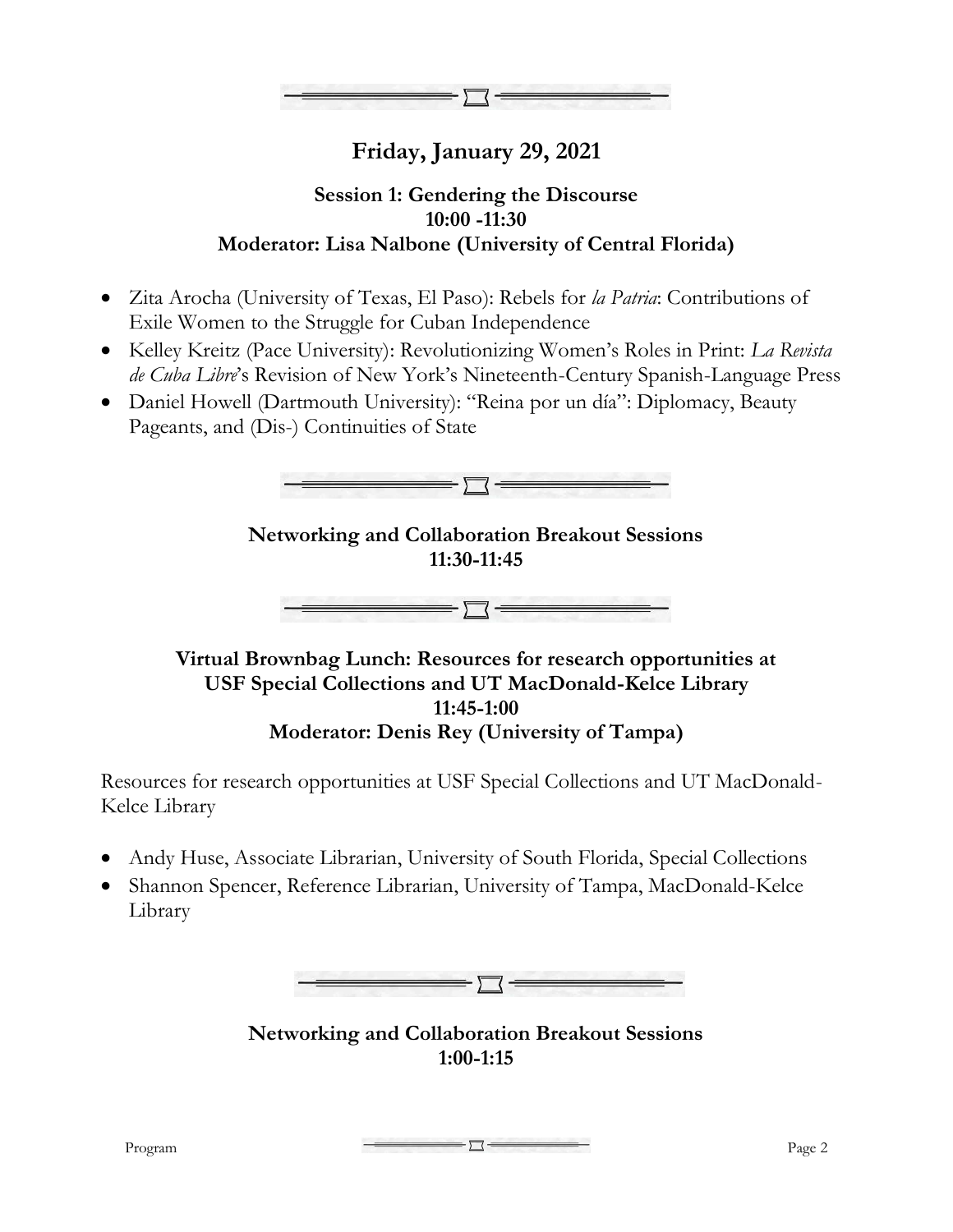#### **Session 2: Turn-of-the-Century Representations 1:15-2:45 Moderator: Kenya Dworkin (Carnegie Mellon University)**

- Rhi Johnson (Indiana University, Bloomington): News Narrative as Collective Storytelling in Ybor City, 1897
- María Duarte (Eastern New Mexico University): Reading José Martí and the Cuban Independence Movement from the U.S.-Mexico Border
- Keith Clavin (Massachusetts Institute of Technology): Frontier Island: Cuban Independence and the American West in Dime Novels



#### **Networking and Collaboration Breakout Sessions 2:45-3:00**



#### **Roundtable: Teaching José Martí in the U.S.: Strategies and Practice 3:00-4:15 PM Moderator: James López (University of Tampa)**

- Genny Ballard (Centre College)
- Rhi Johnson (Indiana University, Bloomington)
- James López (University of Tampa)
- Lisa Nalbone (University of Central Florida)
- Jenna Sciutto (Massachusetts College of Liberal Arts)
- Rosa Soto (William Paterson University)



#### **Networking and Collaboration Breakout Sessions 4:15-5:30**

 $P<sub>1</sub>$   $P<sub>age</sub> 3$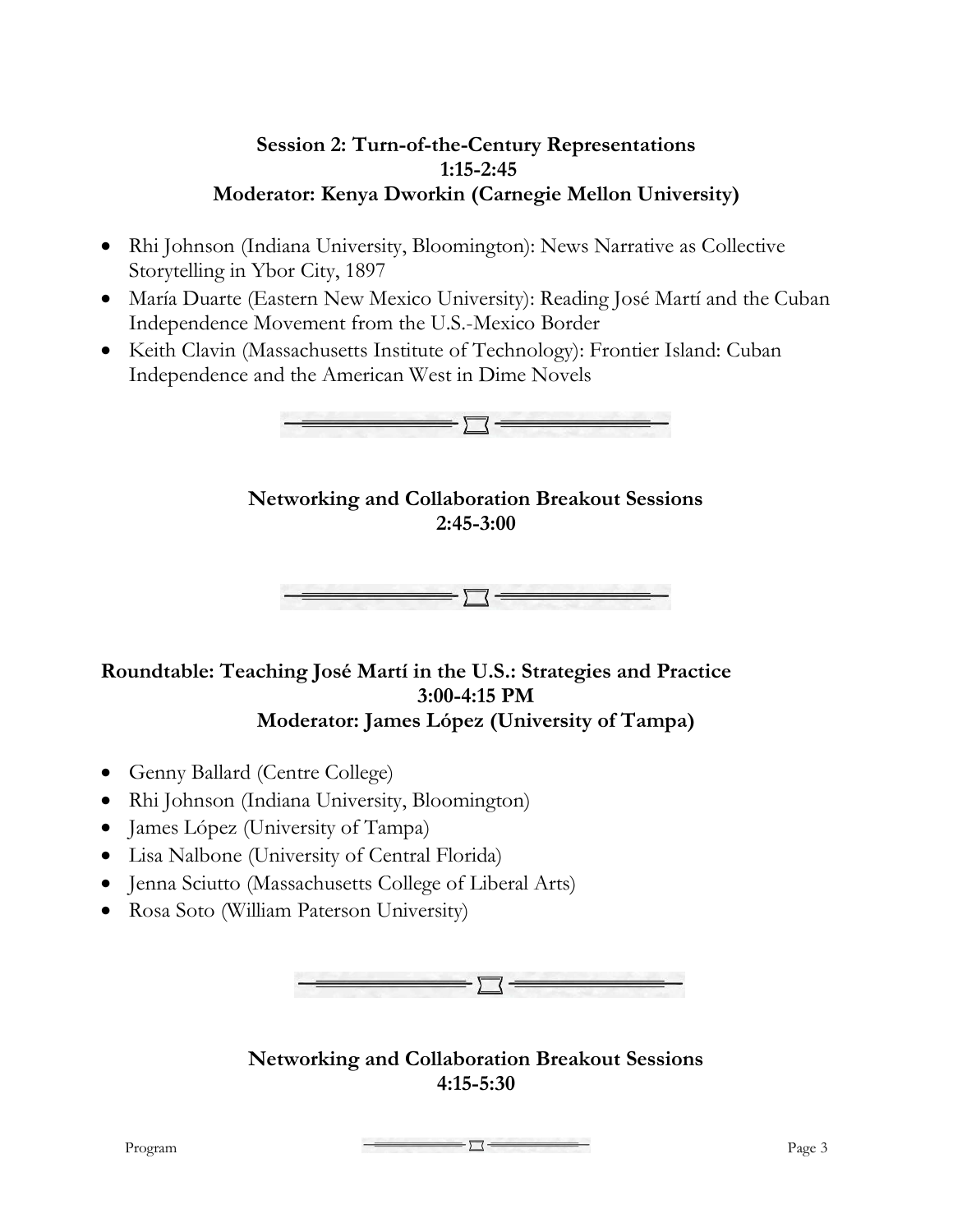### **Saturday, January 30, 2021**

#### **Session 3: Foundational Narrations 10:00 -11:30 Moderator: Lisa Nalbone (University of Central Florida)**

- Christopher Brown (Georgia Southern University): In the Same Pocket in Which I Carry 50 Rounds: Cicero's Influence on Jose Marti's Concept of *La Patria*
- Denni Blum (Oklahoma State University), Harold Cárdenas Lema (Independent Scholar), Gretchen Higuera Sánchez (Independent Scholar), and Erin Davis (Oklahoma State University): Cuban Migrant Journeys of Being "Culto" and "Libre": The Influence of José Martí's Words
- Tania Pérez Cano (University of Massachusetts, Dartmouth): José Martí in the Writings of Gabriela Mistral, Ofelia Rodríguez Acosta and Fina García Marruz



**Virtual Brownbag Lunch: Research Opportunities 11:45-12:30 Moderator: Denis Rey (University of Tampa)** 

• Rodney Kite-Powell, Saunders Foundation Curator of History: Resources for research opportunities through the Tampa Bay History Center

 $\equiv$  ) (

**Networking and Collaboration Breakout Sessions 12:30-1:15** 

 $P<sub>1</sub>$   $P<sub>age</sub> 4$